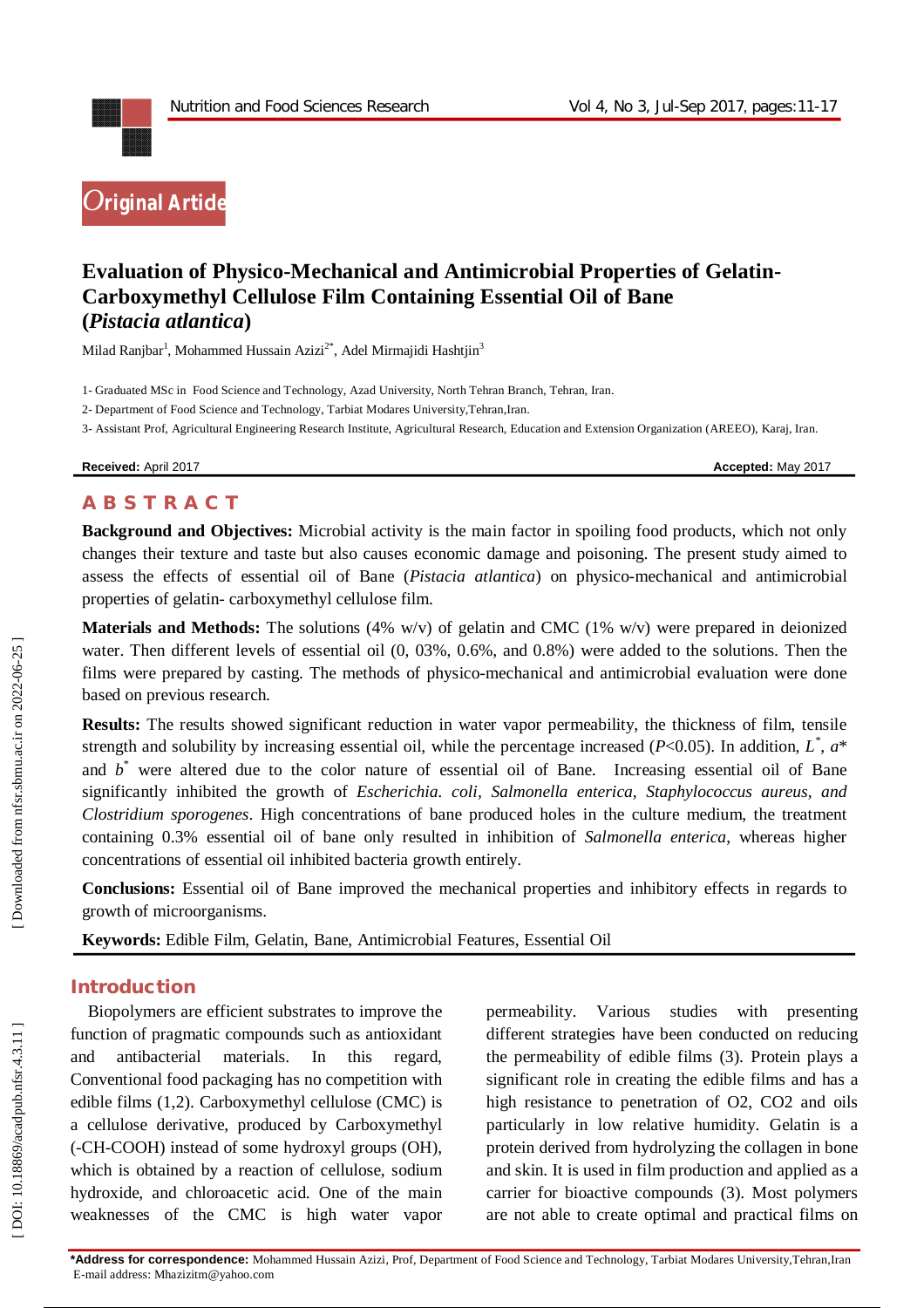their own and they need to combine with others, which makes a synergic impact and covers their weaknesses (4). Some pragmatic substances along with main components of edible films can be used to improve film efficiency to conserve the food products. Today, it is focused on naturally antimicrobial compounds, which cease the growth of microbes and improve the quality of food products. Hydrophilic compounds extracted from plants enable them to penetrate the lipid membranes of bacteria and fungi and lead to penetration and leakage by disrupting the lipid structure of cell. Extensive leakage of critical molecules and ions from bacterial cells results in killing these microorganisms (5). Besides, main compounds extracted from plants have desirable anti -insect and anti -parasitic characteristics. Different studies have shown the importance of medicinal plants to remove insects, plant and human parasites. The main mechanisms disrupt the respiratory system and skin absorption which consequently results in death of insects and parasites (1). Using antimicrobial and anti-parasitic compounds in edible films does not require the use of thermal processes, destroying the food characteristics (6,7). Packaging type by antimicrobial substances is a strategy to improve food safety and quality. Packaging without antimicrobial materials are susceptible to bacterial and fungal contamination and subsequently leads to low quality of food (8,9).

Bane (*Pistacia atlantica*) is a native tree species in Iran, its fruit has been used in traditional herbal medicine. Recently, the studies on *P. atlantica* have shown that its resin is a rich source for destroying *Streptococcus mutants, Staphylococcus aureus, Salmonella enterica, Bacillus cereus, Escherichia coli, Helicobacter pylori*, mold and yeast. So resin derivatives of Bane can be used as a rich source of antimicrobial compounds in food industry (10,11). Chromatography results show that compounds such as alpha -pinene and beta -pinene are the most important components of Bane extract, which can penetrate the lipid membrane of bacteria and fungi and subsequently leading to permeability and leakage (12,13). The objective of this study was therefore to examine the influence of antimicrobial properties of essential oil of Bane and its application on physical properties of optimized film consisting of gelatin and CMC.

## **Materials and Methods**

**Material:** The materials used in the study were purchased as a follow: Gelatin (Qazvin, Iran), CMC (Santos, Japan), glycerol (Merck, Germany), Tween 80 (Sigma -Aldrich), essential oils of Bane (Van Sanandaj, Iran), *Escherichia coli, Staphylococcus aureus, clostridium. Sporogenes* and *Salmonella enterica* (organization of scientific and industrial research, Iran), Trytone yeast extract agar (Merck, Germany), lactose broth (Merck, Germany), Plate Count Agar (Merck, Germany) and RCM (Merck, Germany).

**Protocol for preparing the edible coating of gelatin -CMC:** Preparation of the film was done according to the method described by Sánchez - González *et al*. (1972) with some modifications. First, the solution (4% w/v) of gelatin was prepared in deionized water and then stirred at 80 ° C for 30 min. When it was completely dissolved to reach ambient temperature, 30 % glycerol (90 % purity) was added to this solution as a plasticizer and stirred for 10 min. 1 g of CMC was dissolved in 100 ml of distilled water alone and 0.5 g glycerol was added as a softener. Finally, the final solution was prepared based on 50% gelatin stock solution and 50% CMC stock solution (w/w). The pH of solution was adjusted in the range of 5 -5.5 to make complex concertation between gelatin and CMC. Afterwards, it was stirred for 10 min. The essential oil of Bane (0.3, 0.6, and 0.8%) was added to the mixture solution. Since essential oils are insoluble in water, 1% Tween 80 was added to the mixture. Then, it was homogenized for 4 min using... Samples were placed in stationary mode to cool and leave air bubbles. Then the film was prepared by casting. After drying the film at ambient temperature, it was placed in oven at 37 ° C for 20 hr. (14) **.**

**Water vapor permeability**: Water vapor permeability (WVP) was determined based on ASTM E96 -80 (15). For this purpose, glassy cups with an internal diameter of 5.5 cm and a height of 3.5 cm were used. Cups contained 8 ml of distilled water that it can make 100% humidity inside the cups. Film samples were placed on cups by melt paraffin and were sealed with rubber gaskets and clamps. Afterwards, the cups were placed in a desiccator. we were weighed every 12 hours and the weight loss was determined using a digital scale as well as calculating the water vapor permeability from the following equation: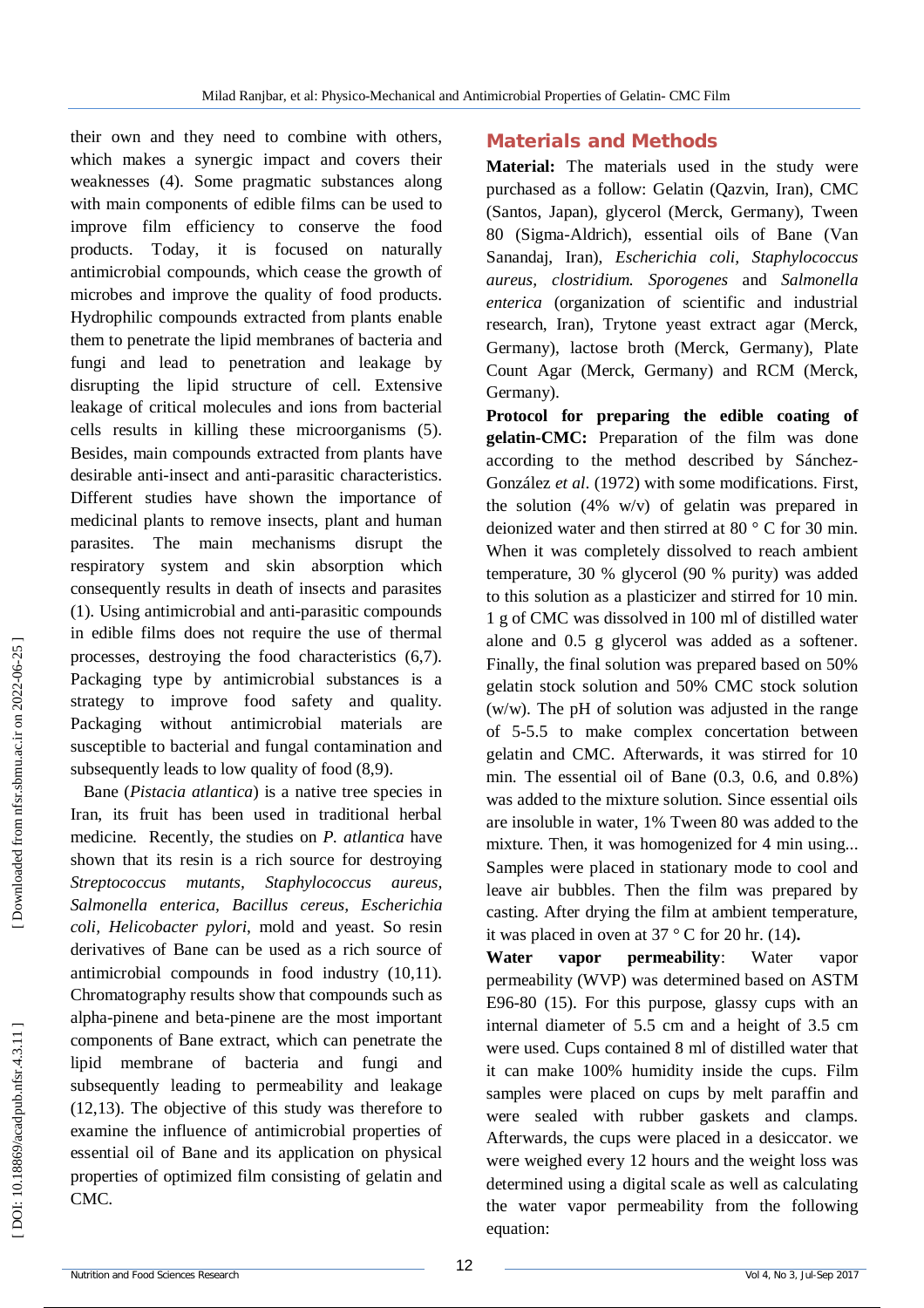$WVP = \frac{\Delta M \times X}{\Delta M \times \Delta T}$  $A \times \Delta T \times \Delta P$ 

Where, ∆M is weight loss of a cup, A is exposed area of 23.74\*10<sup>-4</sup> M<sup>2</sup>,  $\Delta T$  is time,  $\Delta P$  is minor pressure difference between internal and external part of cup, which is 3.170 KPa in 100% humidity.

**Measuring the film thickness**: The thickness of film was calculated by a digital micrometer (0.001 mm, MITUTOYO of Japan). The repetition was performed in 5 points of a sample (1).

**Elasticity test:** The elasticity was determined at a testing speed of 50mm min<sup>1</sup> using Hounsfield H5KS tensile testing equipment. The average of five dumb bell shaped samples was taken as the value for each compound (16).

**Solubility:** For this purpose,  $2 \times 3$  cm pieces of the film were cut and stored in desiccator for 7 days. After that, the samples were weighed and deionized in beakers containing 80 c.c. of water. Samples were shaken at 50 rpm and 25 $\degree$  C, then unresolved parts in an oven at  $60^\circ$  C were dried up to reach constant weight, subsequently were weighted and solubility was determined from the following equation (14):

Solubility Percent = 
$$
\frac{\text{first weight} - \text{second weight}}{\text{first weight}} \times 100
$$

**Color test: The sample color was recorded by HunterLab** (CR 400, Minolita, Japn) as CIELAB including  $L^*$  (light),  $a^*$  (red-green),  $b^*$  (yellow-blue). Colorimeter was calibrated using black and white tiles before testing. Film samples were set in six different angles and their parameters were measured. Total colorimetric difference (ΔE) for each sample compared to control was calculated using the following equation:

$$
\Delta E = \sqrt{(\Delta L^*)^2 + (\Delta a^*)^2 + (\Delta b^*)^2}
$$

Where,  $L_0^*$ ,  $a_0^*$  and  $b_0^*$  were respectively recorded as 92.23, -1.29, and 1.19. In addition *L*\*, *a*\* and *b*\* belonged to color parameters of samples (15).

**Antimicrobial activity of films :** Agar diffusion method was used to determine the antimicrobial activity of the film. Films were formed as discs with a diameter of 20 ml by template. Discs were placed on medium in sterile conditions. In this study, *Escherichia coli* (PTCC 1338), *Staphylococcus aureus* (PTCC 1431), *Salmonella Entrica subsp* (PTCC1709), and *Clostridium sporogenes*

(PTCC1651) were evaluated as a microbial test (Microbial vials were prepared from Merck company). Plate Count Agar, Lactouse Broth, Trytone, Yeast Extract Agar, and RCM were respectively used for *Escherichia Coli*, *Salmonella Entrica, Staphylococcus aureus*, and *Clostridium sporogenes*. For this purpose, discs were set on medium in sterile condition then the halo diameter was measured by a caliper. Moreover, a sterile plate was applied to prove the lack of contamination of culture media. Each plate was filled with  $10^7$  CFU ml<sup>-1</sup> of the mentioned bacteria (16).

**Statistical analysis:** The Data was submitted to factorial as a Completely Randomized Design with four treatments and three replications, and the results were calculated as mean  $\pm$  SD. Significant differences were assessed ( $p \leq 0.05$ ) by ANOVA and mean comparison done by Duncan Multiple Range Test. All data were submitted to SAS 9.1 and Excel 2013.

#### **Results**

#### **Physical Features of Gelatin -CMC**

**impact of essential oil on the water vapor permeability**: Water vapor permeability of optimized film (50 -50%) containing essential oil of Bane was assessed. The results showed that adding essential oil resulted in significant difference in water vapor permeability ( *P*<0.05). According to table 1, water vapor permeability of control (without essential oil) was more than that in samples treated by essential oil of Bane as the water vapor permeability decreased by increasing essential oil  $(P < 0.05)$ . The maximum and minimum water vapor permeability was obtained in control and samples containing 0.8% essential oil, respectively.

**Table 1.** The of control, treatments containing 0.3%, 0.6%, and 0.8% essential oil of Bane

| Treatment                                                                                                                                                                                                                                                    | Water Vapor Permeability<br>(g/msPa)           |
|--------------------------------------------------------------------------------------------------------------------------------------------------------------------------------------------------------------------------------------------------------------|------------------------------------------------|
| Control (without essential oil)                                                                                                                                                                                                                              | $2.6 \times 10^{-7} \pm 0.06 \times 10^{-7a}$  |
| Treatment 1 (containing 0.3% essential oil)                                                                                                                                                                                                                  | $1.34 \times 10^{-7} \pm 0.05 \times 10^{-7}$  |
| Treatment 2 (containing 0.6% essential oil)                                                                                                                                                                                                                  | $1.20 \times 10^{-7} \pm 0.02 \times 10^{-7c}$ |
| Treatment 3 (containing 0.8% essential oil)                                                                                                                                                                                                                  | $1.06 \times 10^{-7} \pm 0.06 \times 10^{-7d}$ |
| $\sim$ $\sim$ $\sim$ $\sim$<br>$-1$ . The set of the set of the set of the set of the set of the set of the set of the set of the set of the set of the set of the set of the set of the set of the set of the set of the set of the set of the set of the s | $\cdots$<br>$\sim$ $\sim$ $\sim$ $\sim$ $\sim$ |

Same letters in a column show no significant difference  $(P<0.05)$ 

**The effect of essential oil on film thickness**: As shown in figure 1, the thickness of film decreased by increasing essential oil  $(P \le 0.05)$ . The highest and lowest thickness belonged to control and 0.8% essential oil, respectively. no significant difference was found between samples containing essential oil of Bane ( $P < 0.05$ ).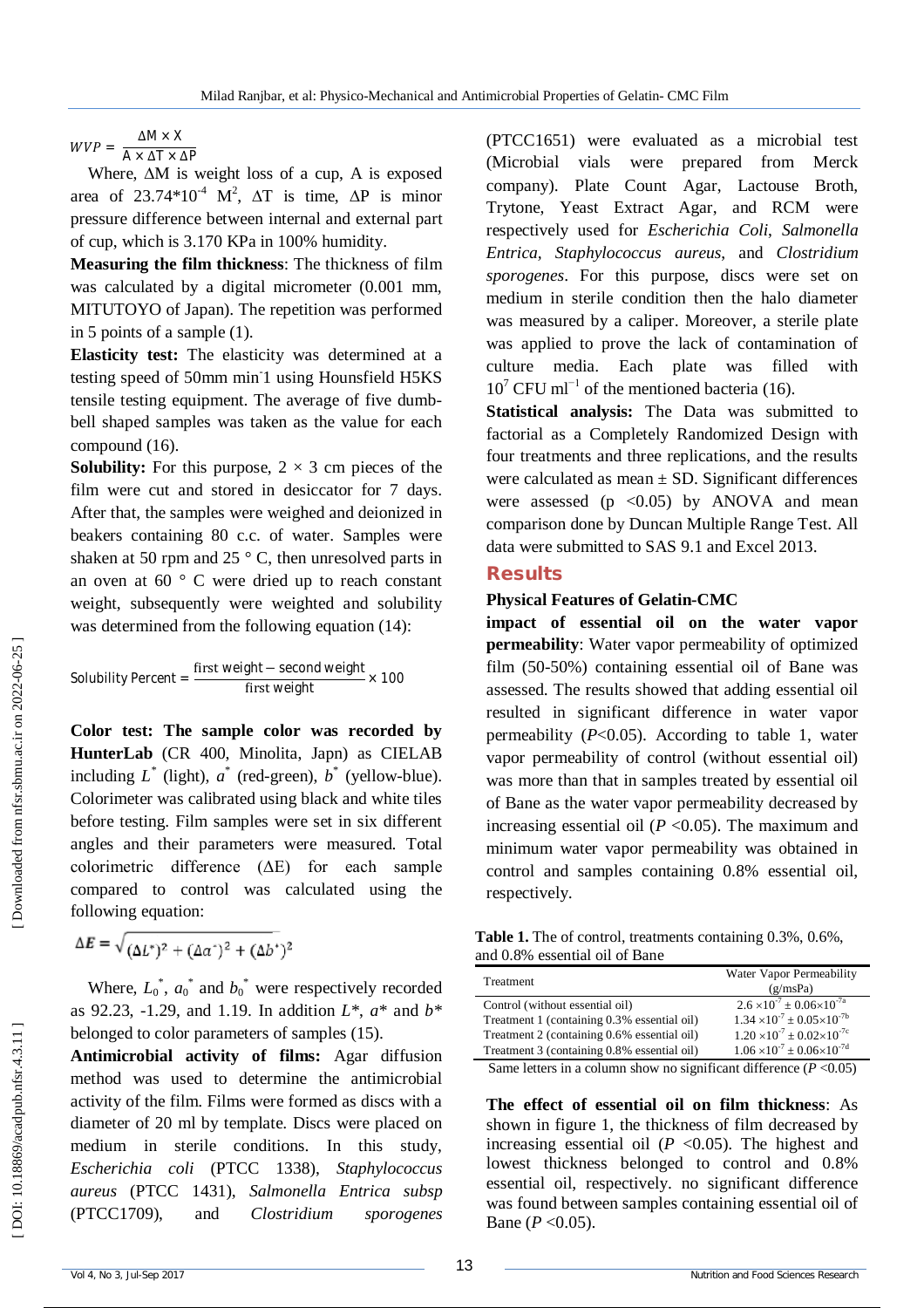

Figure 1. The thickness (mm) of control, treatments containing 0.3%, 0.6%, and 0.8% essential oil of Bane

**Impacts of essential oil on elasticity:** According to table 2 and figure 2, adding essential oil had a significant effect on increasing the stretch percent of treatments  $(P < 0.05)$ . Films containing essential oil had low tensile strength and high stretch percent.

**Table 2**. The elasticity of control, treatments containing 0.3%, 0.6%, and 0.8% essential oil of Bane

| Treatment                                   | Stretch percent (%)         |
|---------------------------------------------|-----------------------------|
| Control (without essential oil)             | $53.82 + 6.05^{\circ}$      |
| Treatment 1 (containing 0.3% essential oil) | $61.33 + 4.75^{bc}$         |
| Treatment 2 (containing 0.6% essential oil) | $69.23 \pm 2.73^b$          |
| Treatment 3 (containing 0.8% essential oil) | $87.92 \pm 2.99^{\text{a}}$ |

Same letters in a column show no significant difference ( *P*<0.05)



**Figure 2**. The tensile strength of control, treatments containing 0.3%, 0.6%, and 0.8% essential oil of Bane

**Assessing the essential oil of Bane on solubility:** Essential oil of Bane significantly affected the solubility of treatments  $(P \le 0.05)$  so that the solubility decreased by increasing the concentration of essential oil (Table 3).

**The effect of essential oil on film color:** According to figure 3 and table 4, essential oil of Bane significantly reduced the  $L^*$ ,  $a^*$ , and  $b^*$  ((P<0.05).

The essential oil of Bane decreased light and red intensity of the film, while the intensity of blue color increased by adding essential oil (Figure 3).

**Antimicrobial property of essential oil:** Figure 4 and Table 5 shows the microbial culture on gelatin - CMC film containing different levels of essential oil of Bane.

**Table 3.** The solubility of control, treatments containing 0.3%, 0.6%, and 0.8% essential oil of Bane

| Treatment                                   | Solubility (%)         |
|---------------------------------------------|------------------------|
| Control (without essential oil)             | $30.19 + 0.86^a$       |
| Treatment 1 (containing 0.3% essential oil) | $22.28 \pm 0.50^b$     |
| Treatment 2 (containing 0.6% essential oil) | $18.55 + 0.57^{\circ}$ |
| Treatment 3 (containing 0.8% essential oil) | $13.28 \pm 0.37^d$     |

Same letters in a column show no significant difference  $(P<0.05)$ 

|  | <b>Table 4.</b> The Lab (per 100) of control, treatments containing 0.3%, 0.6%, and 0.8% essential oil of Bane |
|--|----------------------------------------------------------------------------------------------------------------|
|--|----------------------------------------------------------------------------------------------------------------|

| Treatment                                   |                         |                        |                          |
|---------------------------------------------|-------------------------|------------------------|--------------------------|
| Control (without essential oil)             | $89.40 \pm 0.8^{\circ}$ | $-1.29 + 0.06^a$       | $4.06 + 0.15^{\circ}$    |
| Treatment 1 (containing 0.3% essential oil) | $88.60 + 0.1^{ab}$      | $-1.77 + 0.00^b$       | $7.25 \pm 0.01^{\rm b}$  |
| Treatment 2 (containing 0.6% essential oil) | $88.12 \pm 0.0^b$       | $-1.80 \pm 0.03^b$     | $4.67 + 0.04^b$          |
| Treatment 3 (containing 0.8% essential oil) | $87.89 + 0.2^b$         | $-1.94 + 0.03^{\circ}$ | $7.76 + 0.58^{\text{a}}$ |

Same letters in a column show no significant difference  $(P<0.05)$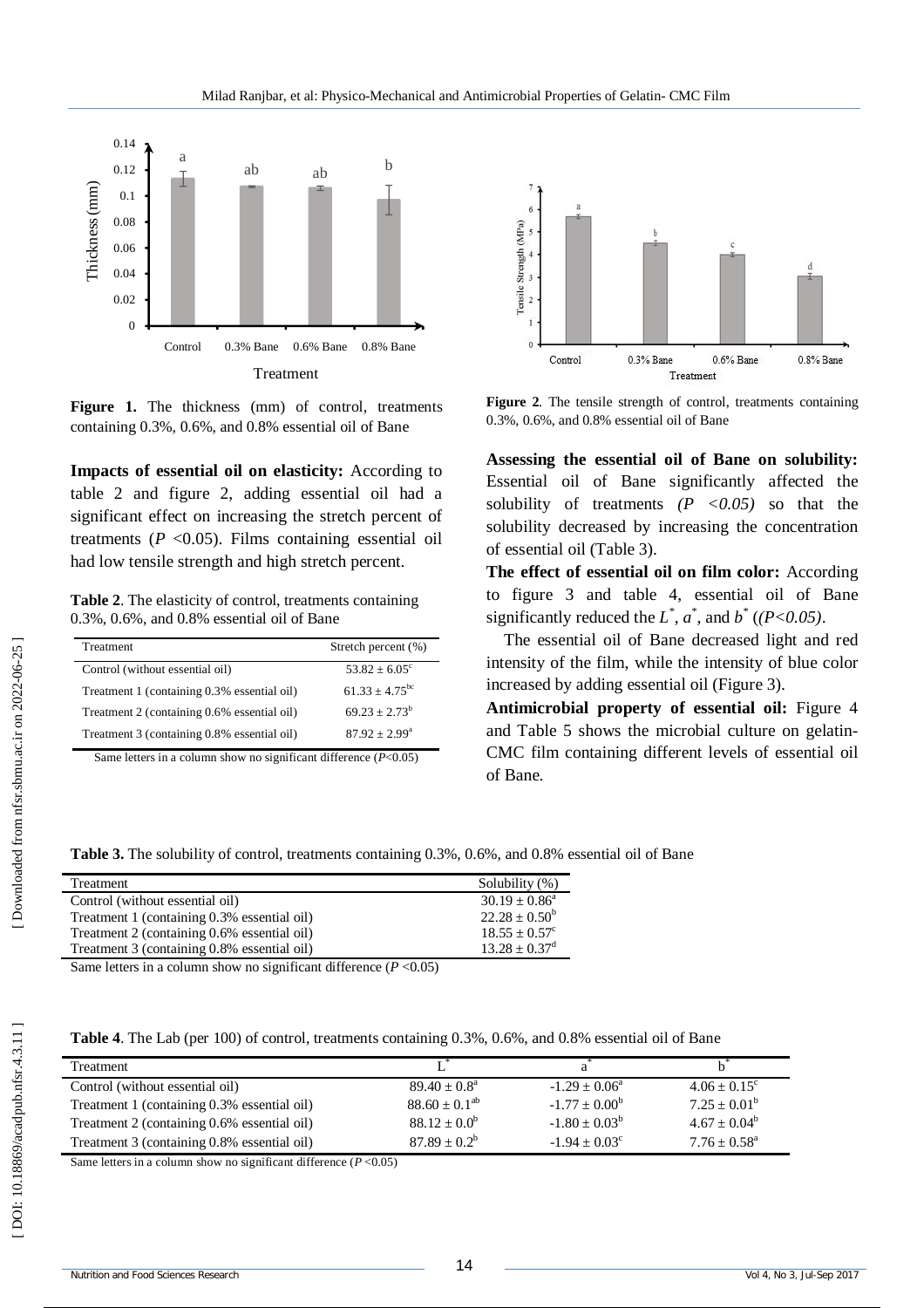

**Figure 3.** The film color of control, treatments containing 0.3%, 0.6%, and 0.8% essential oil of Bane

| Table 5. The microbial culture of control, treatments containing 0.3%, 0.6%, and 0.8% essential oil of Bane (Halo |  |  |  |
|-------------------------------------------------------------------------------------------------------------------|--|--|--|
| diameter to be mm)                                                                                                |  |  |  |

| Treatment                                   | E. coli            | C. sporogenes | S. enterica   | S. aureus      |
|---------------------------------------------|--------------------|---------------|---------------|----------------|
| Control (without essential oil)             |                    |               |               |                |
| Treatment 1 (containing 0.3% essential oil) | ∩°                 |               | $5.2^{\circ}$ | $0^{\circ}$    |
| Treatment 2 (containing 0.6% essential oil) | $6.8^b$            | $7.5^{ab}$    | $8.79^{b}$    | $6.2^{b}$      |
| Treatment 3 (containing 0.8% essential oil) | $9.4^{\mathrm{a}}$ | $8.5^{\circ}$ | $111^a$       | $8.52^{\rm a}$ |

Same letters in a column show no significant difference ( *P* <0.05)

no significant difference was found between a halo in control and E. coli, *C. sporogenes, S. enterica*, and *S. aureus*.



**Figure 4.** Microbial culture to find halo in the treatment containing 0.8% essential oil of Bane (A: *S. aureus*, B: *E.Coli*, C: Control Sample (without essence), D: *c.* sporogenes E*: S. enterica* 

#### **Discussion**

According to the finding of this study and previous findings of researches, Films containing essential oils due to increase of hydrophobic characteristic were more efficient in terms of water vapor barrier in respect to those without essential oil. Sánchez *et al*. (2009) reported that density, pH, and water vapor permeability were reduced by increasing essential oil, while viscosity and transparency increased. So it can be concluded that essential oil of Bane due to its hydrophobic property prevents the diffusion of water vapor molecules in the film (17). The research findings showed that the reason of lower thickness of samples containing essential oil is due to the fact that essential oil is in empty spaces between the polymer chains and its hydrophobic nature prevents high moisture by gelatin and CMC (6, 5). However, gelatin and CMC in the film without essential oil can absorb maximum moisture and increase their film thickness with no barrier (4-7). According to table 2 and figure 2, essential oil significantly reduced the tensile strength ( *P*<0.05). Essential oil disrupted the structural density and reduced tensile strength as well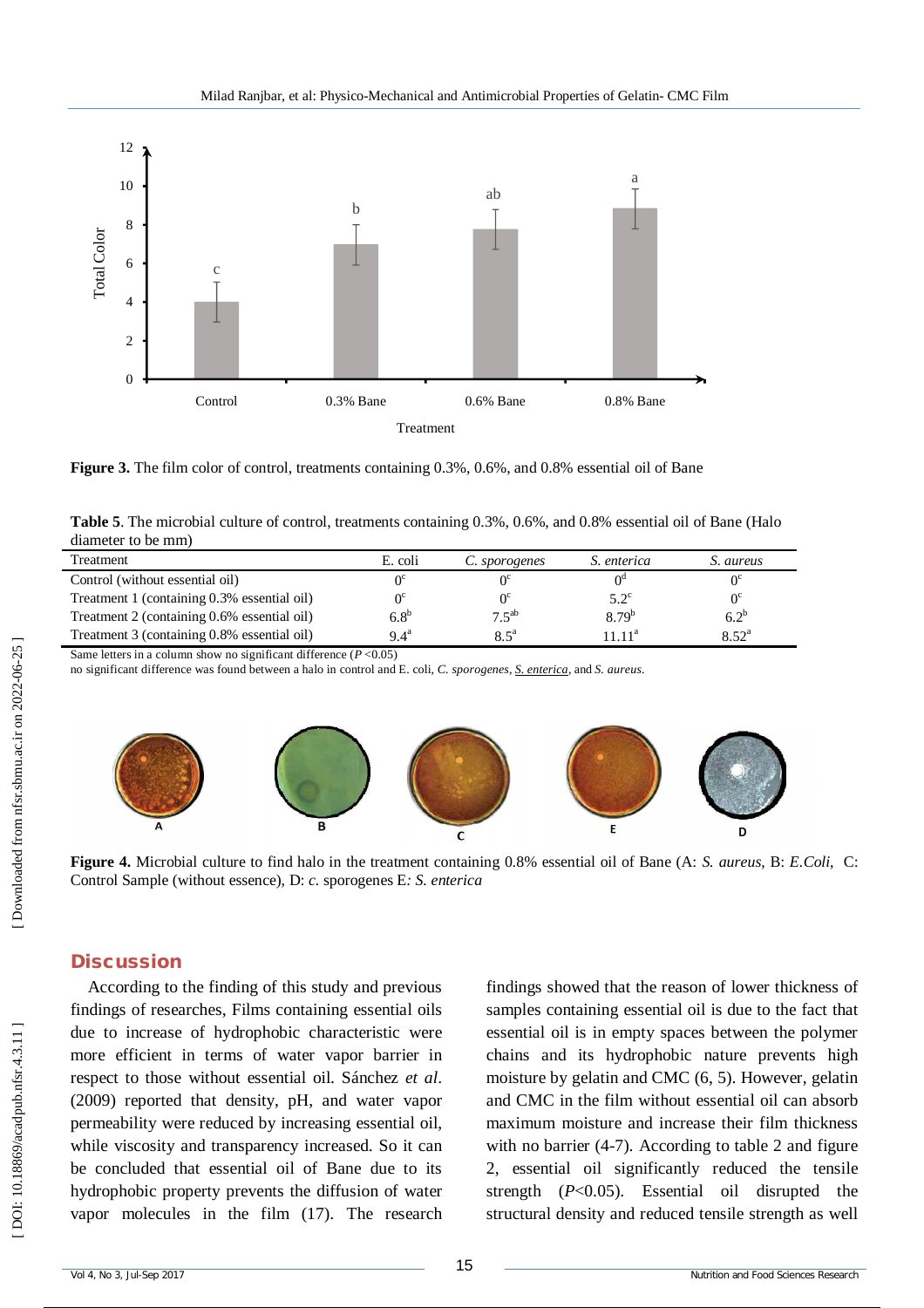as increased stretch percent. Based on different studies, the use of antimicrobial essential oils on different polymers changes the mechanical properties due to exposure to the change in molecular level (16). Sánchez *et al.* (2009) reported that no significant difference was found in 2% essential oil in respect to control, while tensile strength and modulus of elasticity significantly decreased (17). Moreover, all essential oils except citronella reduced tensile strength and essential oil of thyme reduced stretch percent up to its breaking point. The films containing essential oil of tarragon was not significantly different compared to others, but other essential oils increased the stretch percent (18). Evaluation of the solubility showed that highest and lowest solubility was obtained in control (30.39%) and the treatment containing 0.8 % essential oil (13.6%), respectively. The reduction of solubility by increasing essential oil is corresponded to hydrophobic and non -polar properties of essential oil of Bane. Maizura *et al*. (2007) in a study investigating essential oil impact of *Andropogon spp* on sago starch–alginate films, indicated using this essential oil reduced edible film solubility (19 -24). According to the figure 3, the change of film color is correspondent to greenness and blueness of essential oil of Bane. Zinoviadou *et al*. (2009) concluded that the essential oil of oregano increases the total color and Chroma of whey protein isolate films (19). Microbial culture of film shows that the gelatin -CMC film does not have antimicrobial properties alone and it needs to combine with other substance such as essential oils (19 -21). As seen in figure 3, the treatment containing 0.8% essential oil had clear halos, which it indicates inhibition of bacteria growth in the presence of essential oil of Bane. In low concentration (0.3 %) of essential oil only *S. enterica* growth was inhibited, which it shows no effect of film on inhabitation of bacteria growth. However, by increasing essential oil, the growth of bacteria decreased as the highest antimicrobial effect was obtained in the treatment containing 0.8% essential oil of Bane (20). The antimicrobial property of essential oil of Bane is corresponded to its phenol value. The antimicrobial extracts penetrate to cytoplasmic membrane and collapse ion balance inside the cells and subsequently deposit vital substances in the cells (21,22) According to different researches, the essential oil of Bane trees not only has inhibitory effects, but also has antimicrobial

properties on E. coli, C. sporogenes, S. enterica, and *S. aureus* (10).

### **Conclusion**

The present study has shown that adding essential oil of Bane to gelatin -CMC film has antimicrobial impacts on E. coli*, C. sporogenes, S. enterica, and S. aureus.* These antimicrobial properties are due to the fact that decreasing water activity of film and growth limitation of microorganisms, also corresponded to its phenol value. The treatment containing 0.8% essential oil of Bane had the highest inhibitory effect on these bacterial. Hence, according to our results, gelatin - CMC (50 -50) containing 0.8% essential oil of Bane can be used for the production of biodegradable packaging film to increase the shelf life of food products.

## **Financial disclosure**

The authors declared no financial interest.

# **Funding/Support**

This work was financially supported by the Azad University, North Tehran Branch, Tehran, Iran.

# **References**

- 1. Gulluce M, Sahin F, Sokmen M, Ozer H, Daferera D, Sokmen A, Polissiou M, Adiguzel A, Ozkan H. Antimicrobial and antioxidant properties of the essential oils and methanol extract from Mentha longifolia L. ssp. longifolia. Food chemistry. 2007 Dec 31;103(4):1449 -56.
- 2. Ghanbarzadeh B, Almasi H. Physical properties of edible emulsified films based on carboxymethyl cellulose and oleic acid. International journal of biological Macromolecules. 2011 Jan 1;48(1):44 -9.
- 3. Mortazavian S. Azizi A. Sohrabvandi MH. Edible films: qualitative indicators and methods of production. Iranian Journal of Food Science and Technology. 2011 winter, 7(4): 107 -117.
- 4. Asma C, Meriem E, Mahmoud B, Djaafer B. Physicochemical characterization gelatin-cmc composite edibles films from polyion -complex hydrogels. Journal of the Chilean Chemical Society. 2014 Mar;59(1):2279-83.
- 5. Hosseini MH, Razavi SH, Mousavi MA. Antimicrobial, physical and mechanical properties of chitosan ‐based films incorporated with thyme, clove and cinnamon essential oils. Journal of Food Processing and Preservation. 2009 Dec 1;33(6):727 -43.
- 6. Brody AL, Strupinsky EP, Kline LR. Active packaging for food applications. CRC press; 2001 Jun 8.
- 7. Du WX, Olsen CW, Avena ‐Bustillos RJ, McHugh TH, Levin CE, Friedman M. Antibacterial Activity against E. coli O157: H7, Physical Properties, and Storage Stability